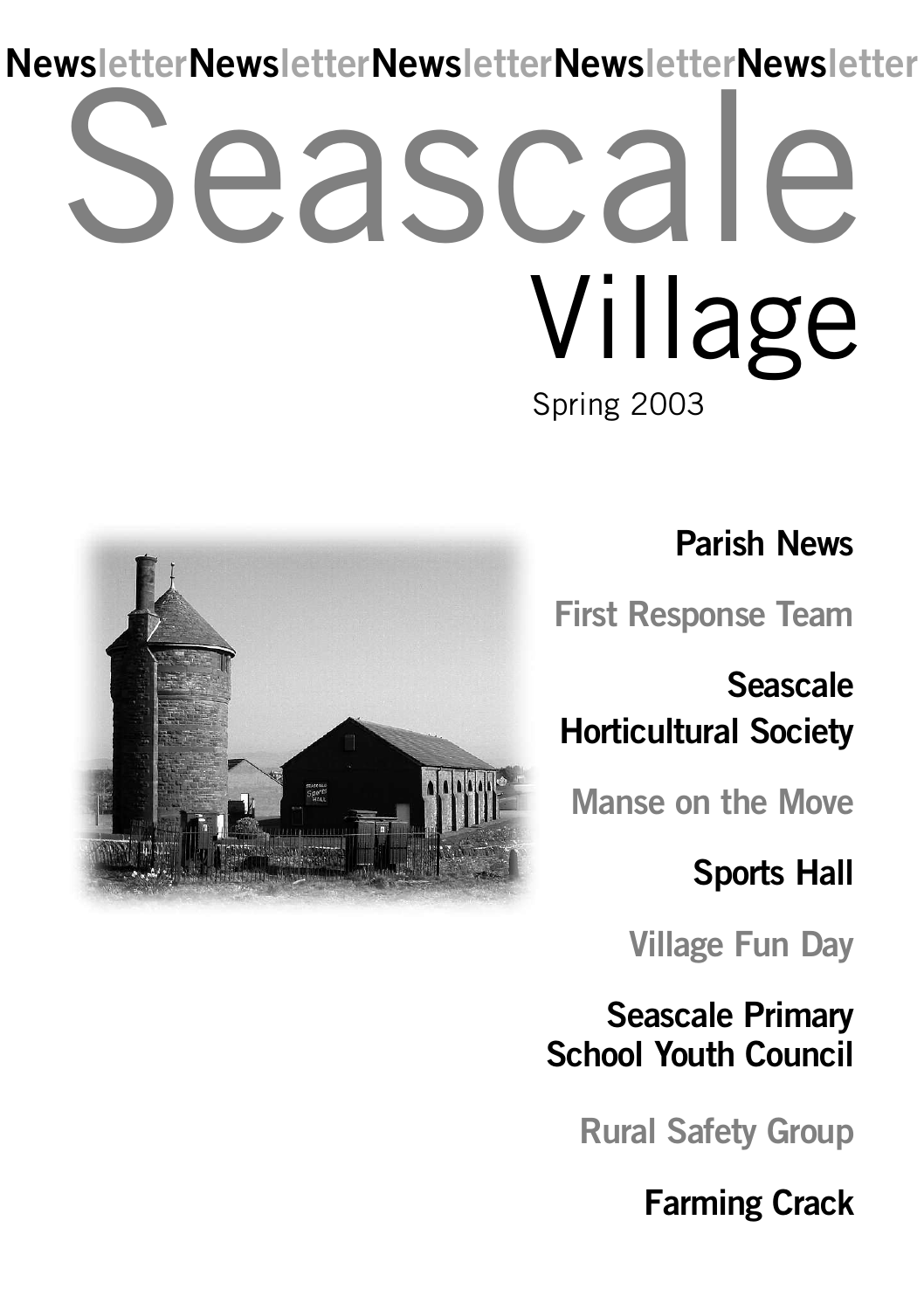# Parish News

**The Christmas Lights and Fireworks were a great success. It was a record turnout and the weather was kind to us. Egremont Town Band entertained us in the Sports Hall where we were all very warm thanks to the new heating.**

Father Christmas arrived with goodies for all the children. Tony Holman had to go away on works business and so we thank all the people who turned up and helped to put up all the lights and the Christmas Tree. Thanks to Chris Burgess for the excellent firework display and to all the ladies who took care of the refreshments.

By the time you read this newsletter the sewage works will be finished. If you want to look round the improved site please look on the notice boards round the village for further information.

Our new seats have been installed and the one on the new road was donated by the family of the late Tom Davis.

Concern has been raised over the condition of the cinder track. I have been assured that some remedial work will be undertaken to stop further deterioration.

The Marine Litter Group run by Rachael Yanik has worked with Haverigg prisoners on a beach cleaning programme on the north west coast. It has been a great improvement to the beach over this winter.

#### *Eileen Eastwood*

### **Parish/District Election 1st May 2003**

Copeland Council is having a postal vote only this year.

This means that you will be able to vote without leaving the comfort of your home. You have 12 votes for Parish Council and 2 votes for Copeland Council. You just have to tick your choices and return the form in the envelope provided by the appropriate date.

### **The Dell and Foreshore Project**

At long last the Parish Council has successfully acquired funding to provide five more Victorian lights on the Foreshore and to refurbish the Dell, including renewing the steps and replacing the bollards and rails surrounding the Dell and, last but not least, relining the stream.

*Barbara Ramsden, Chairman of Amenities*

### **ANNUAL PARISH MEETING**

#### **9th April at 7.30 pm in the Methodist School Room**

Our speakers for the evening are Michael Bauer from the Community Law Centre and Anna Scammans from Voluntary Action Cumbria. They will talk on the liability and responsibility of groups running halls, play areas and sports facilities.

*Seascale Parish Council*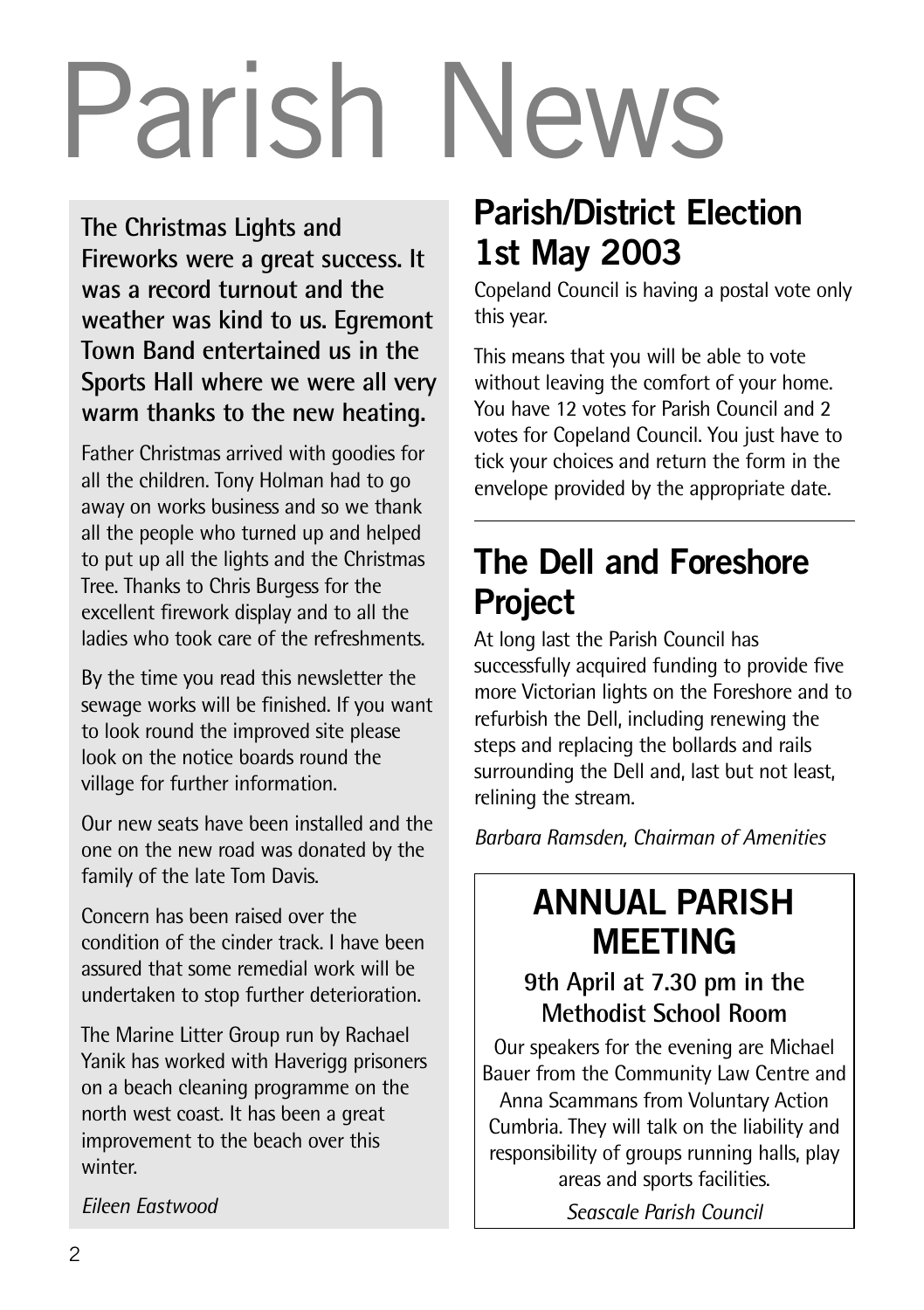### **Parish Plan Survey**

In 1995 we had a village questionnaire asking you what you would like to see done, improved or provided in the village.

It's time we sought your views again. We need to do this to pull down funding to improve the facilities in the village. Posters around the village will inform you when forms and collecting boxes are installed in various outlets.

This is your opportunity to tell us your views on Seascale. Please take the time to fill in a form.

*Seascale Parish Council*

### **Seascale Station Car Park**

A letter has been written to First North Western Trains regarding the availability of the car park to the public during the construction of the new houses.

They assure me everything possible will be done to keep it free for train users. If you should have concern or find obstructions, please contact me on 28126 and I will see what can be done.

*Barbara Ramsden*

### **Seascale NSPCC**

Seascale NSPCC raised £1332.03 during 2002 and we are hoping to do even better this coming year! Every penny will go to the Wedgewood Centre in Whitehaven, so helping children in our own area. The Committee and myself would like to thank the people of Seascale and District for all their help and support over many years.

*Joyce Roberts (Chairman)*

### **Do you have green fingers?**

Did you take cuttings last year? And did they all take? Or have you too many shrubs? The Amenities Society has decided to try and plant the ground at the side of Arch Hill with flowering shrubs to add a bit of colour. Do you have Buddleia, Forsythia, Flowering Currant, Escallonia, Hebes, Hydrangea, Broom, Bamboo etc? Most of all Holly. If you can help, please contact Barbara Ramsden on 28126 or Les Tuley on 28100.

#### Save Energy – Save Money – Save Environment

Did you know that by making your home more energy efficient you could be saving up to £250 off your fuel bills? Last year Carlisle & County Energy Efficiency Advice Centre, working with Copeland Borough Council, provided energy efficiency advice to thousands of householders in Cumbria. Hundreds of energy efficiency measures were installed as a result of advice given about grants and discounts available in Cumbria. These measures included loft insulation, cavity wall insulation, free cylinder jackets and energy saving light bulbs.

Grants and discounts are available to many different people, not just those in receipt of benefits. To find out how you can make your home more comfortable at the same time as saving money and doing your bit for the environment, telephone the Energy Efficiency Advice Centre free on 0800 512 012 during office hours.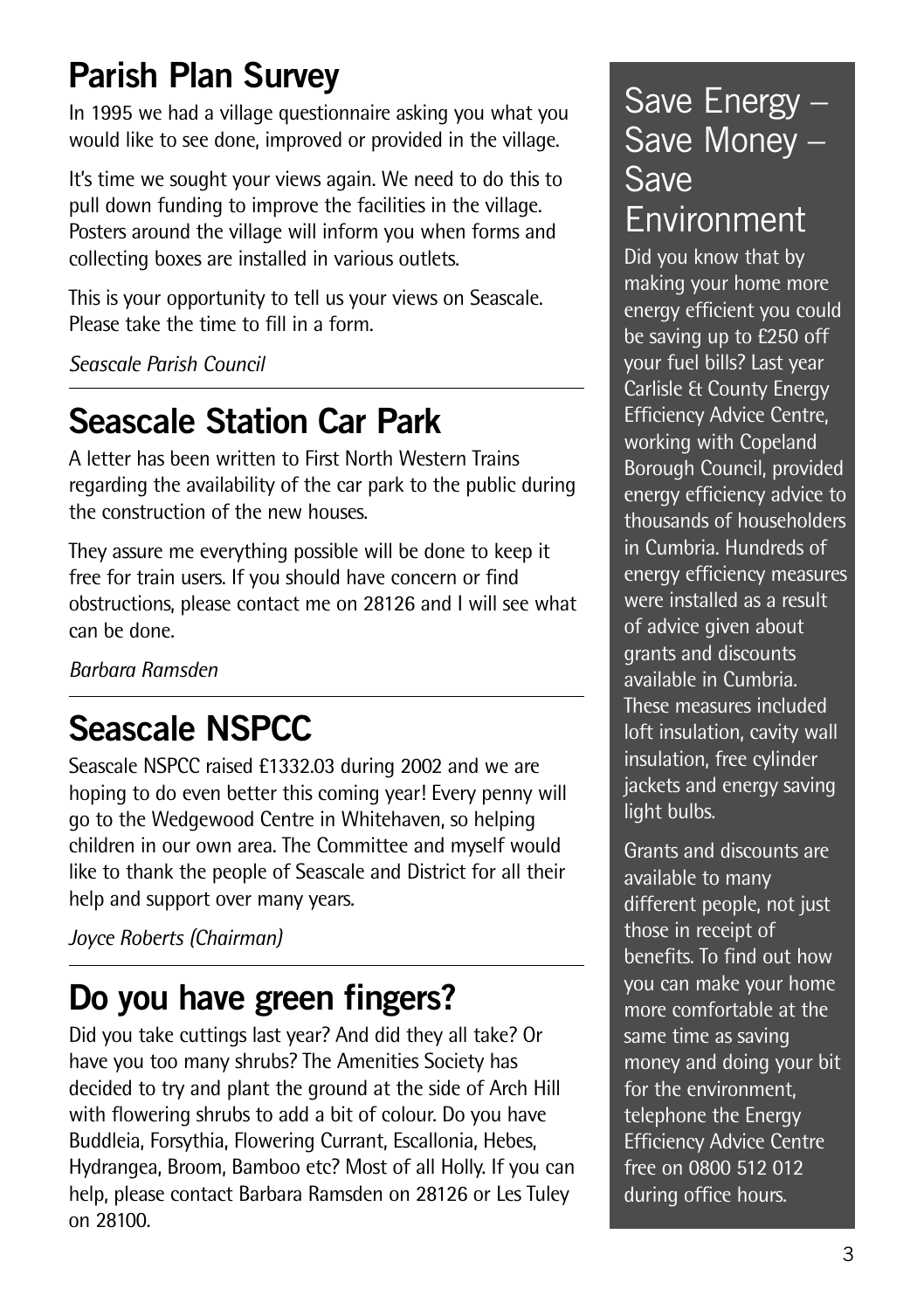### **SEASCALE FIRST RESPONSE TEAM**

In the last Newsletter I reported how disappointing the turnout had been at our first meeting of the Seascale branch; however, the following meeting yielded better response with fifteen new members turning up to find out more about the training sessions etc, and the next meeting (which was our first training session with the Paramedics from the Cumbria Ambulance Service) had a grand total of 24 keen members.

We have been meeting every Tuesday night in the Windscale Club for our First Response Training. The training involved deals with lifethreatening situations – for example cardiac arrest, learning resuscitation, CPR, and the use of an Automated External Defibrillator (AED), along with other vital first aid treatments. Three of the sessions had to be with the Paramedics before we could all take our final assessment exam, after which we have continued training sessions with Nick Speed-Andrews. These have included setting up several simulated scenarios with the help of Nick Speed-Andrews, David Robinson and Phillippa Warburton from the Gosforth First Response Team.

At a meeting of the Seascale First Responders in January we formed our committee, of which the following are members:

Chairman: Rod Kimber (tel 28723) Secretary: Vicky Borrino (tel 29023) Assistant Secretary: Sandra Weatherston (tel 28326) Treasurer: John Flowers (tel 28495) Committee members: Stuart Mellor, Eleanor Coleman, Mark Neate, Janet Fleet, Brian Goulding and Vicky Huddart

The next step after we had all passed our assessment exams was to think about the equipment we needed so our team could go 'Live' and how much it would cost. We had to think of some serious fund raising ideas and we have also approached various groups for donations as the cost for equipment per member is quite high as you can see:

| Defibrillator                                 | £1,756.00 each |
|-----------------------------------------------|----------------|
| Pages (minimum contract)                      | £60.00 each    |
| Storage Box                                   | £300.00 each   |
| High Visibility Jackets                       | £29.50 each    |
| Jacket ID                                     | £13.00 each    |
| <b>Bum Bags</b>                               | £9.00 each     |
| Dressings, gloves scissors etc £4.00 each one |                |
| Masks                                         | £8.50 each     |
| Torches                                       | £5.00 each     |
|                                               |                |

All members received their jackets, pagers and equipment at the beginning of March. Seascale First Response Team went 'Live' on Wednesday 12th March.

Until we have raised enough money to cover the costs of setting up the Seascale Branch of First Responders we have to borrow money from the Gosforth group and then pay them back when we can afford to. This is why we desperately need your help as a village community in supporting us to help raise funds or by giving a donation – however big or small it will be gratefully received. If you feel you could help (as an individual or a group) with any fundraising events or ideas, or would be kind enough to give a donation, please contact one of the committee members on the above telephone numbers.

#### *Sandra Weatherston*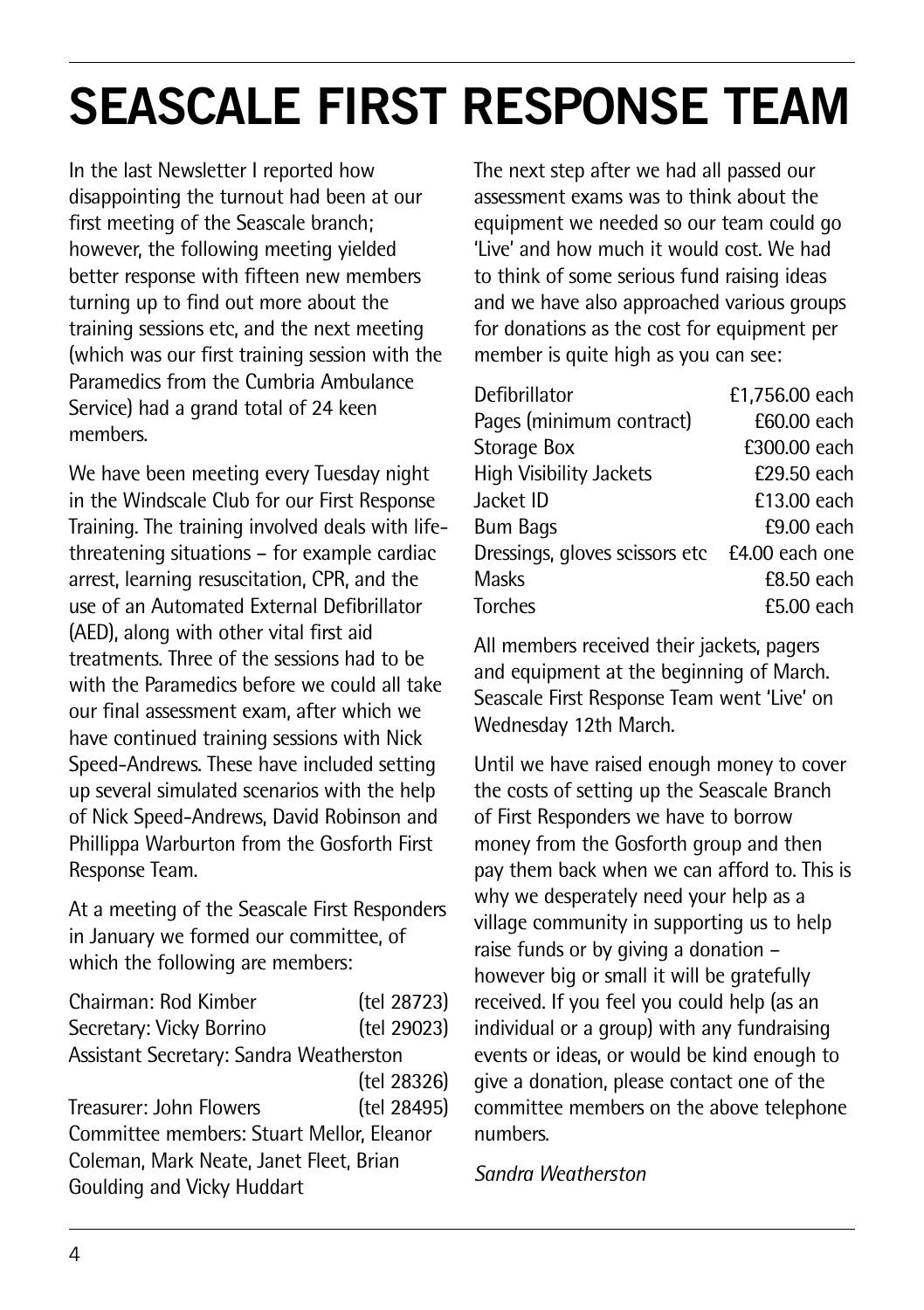### Seascale and District Horticultural Society



Quite a number of people in Seascale are unaware of the existence of the Horticultural Society.

The society was first formed in the 1890s with aims to encourage gardening, to increase general knowledge of garden plants and to organise a summer flower show. This it did and continued up to and after World War I.

In 1951, following the influx of new people coming to live in Seascale, to work at the Windscale Site, the Horticultural Society was re-formed. The society put on the first flower show of the post World War 2 era in the summer of 1952. There has been an annual show in Seascale ever since!

If we are to continue in this tradition, new members, enthusiasts and willing hands are required to help maintain the standards that have been built up during the past 50 years. So come along and join us – you will find us a very friendly lot; you don't have to be a gardening expert, just a willing hand. I should know, I've been a member of the society for 50 years! The membership fee is a very modest £2.

To help members in their endeavours, the society has a small hut where we sell (to members only) fertilisers, potting composts and other sundries in quantities you require, at very reasonable prices. The hut is situated in the large nest of garages about halfway around Santon Way, behind the large grassed area.

You can join the society at the hut or through any committee member. The hut is open every Sunday in March from 10.00 am to 12.00 noon; thereafter in April and onwards, every Wednesday from 6.30 pm to 8.00 pm.

Come and join us! HAPPY GARDENING!

*G.A.Holburt*

### **Manse on the Move**

The Whitehaven Circuit of the Methodist Church has two ministers and eleven churches. As many of you will know the Methodist minister living in Seascale has pastoral care of four churches: Seascale, Gosforth, Egremont and Frizington.

A lot of his time is spent driving between those churches, to Distington (crematorium) and the West Cumberland Hospital. There are more baptisms, weddings and funerals in Egremont than in the other three churches and so many journeys are made to Egremont and back. The equivalent of one working day per month is spent driving in the car – which is a considerable waste of valuable time.

When one minister is on leave the other one has to cover the whole circuit – as far north as Parton and Lowca – a much easier task from a base in Egremont. Add to this the problems for a family who can only afford to run one car, where the minister only has one day off a week and is on call virtually twenty four hours a day and the children want to attend swimming lessons or the music centre. They need to be within walking distance of these amenities.

So reluctantly the circuit has decided to move the manse to Egremont.

*Mary Snape*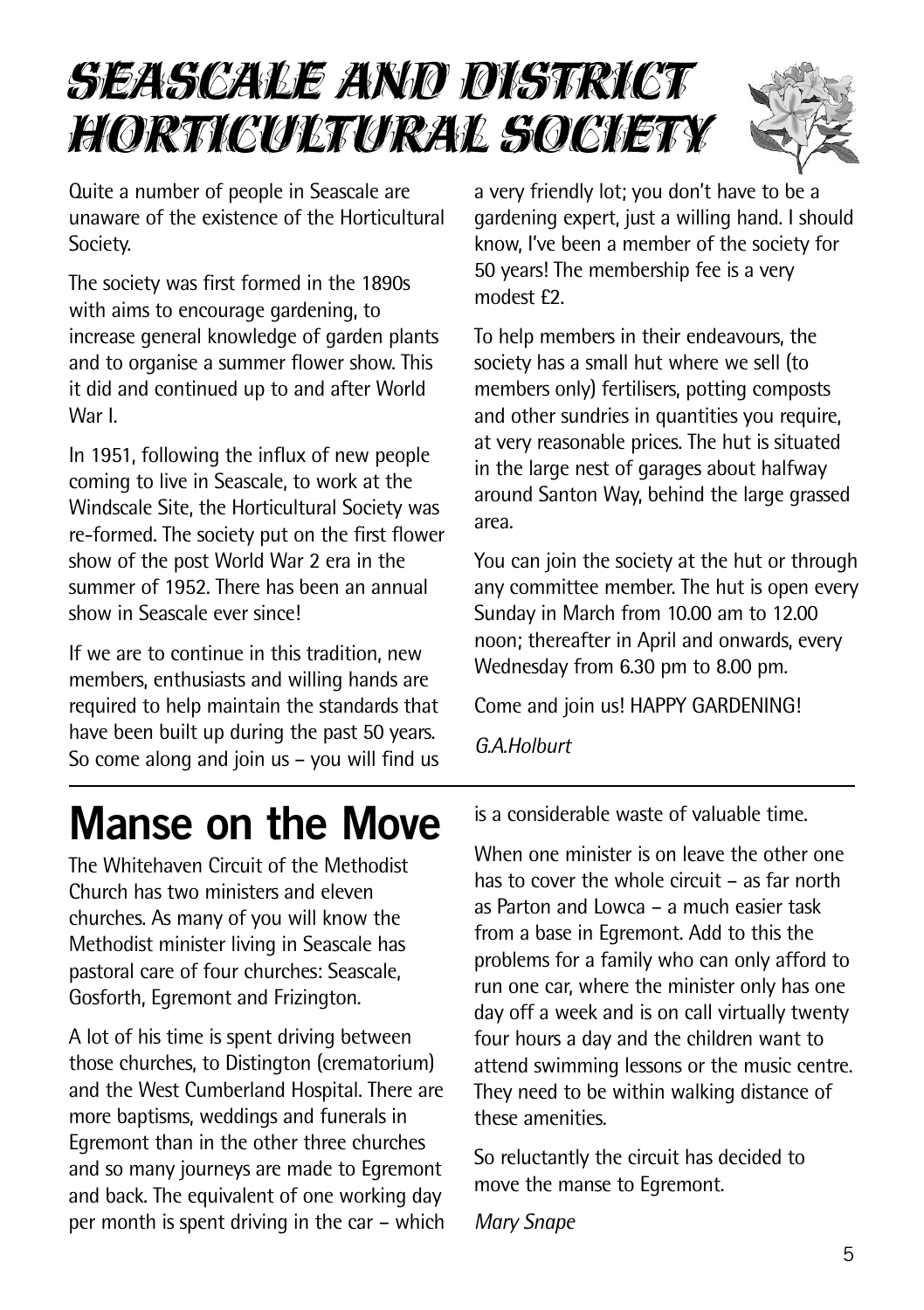### **SEASCALE SCHOOL SPORTS RESULTS**

On Saturday 16th November an inter-school 6-a-side football competition for pupils up to year 6 was held in the Lakes College West Cumbria, Workington. Because of the number of teams participating, the schools were arranged in four leagues.

The Seascale team of 9 players, all of whom played at some stage, were successful in qualifying for the quarter-finals – a knockout stage.

Although beaten by the St. Pius "A" team, the Seascale players gave a very good account of themselves and came very close to scoring on a number of occasions.

Another 6-a-side inter-school competition was held recently at Harecroft School under the auspices of the Blackburn Rovers Football Club. Although failing to quality the Seascale team results were:

Lost 1 match Drew 2 matches Won 2 matches

The Seascale School girls' netball team are also having a successful season.

At a recent inter-school netball competition, the Seascale girls were joint winners of the Jimmy Leadley Memorial trophy with the Jericho school. *J. Watson*

Contact for contributions to the next Seascale Newsletter is the Editor, Lois Holman, 019467 28941.

### **SPORTS HALL**

Seascale Sports Hall has been open for 16 years and our prices have been the same since 1989. Unfortunately electricity, rates, water rates and maintenance costs have not stayed the same.

The new heating has been a great success but is more expensive to run.

As of 31st March the prices will change as follows:

**Old Price New Price**

| £3.00  | £4.00  | up to 4 people           |
|--------|--------|--------------------------|
| £4.00  | £6.00  | 4 and over               |
| £10.00 | £12.00 | Children's parties       |
| £15.00 | £18.00 | Children's parties       |
|        |        | including soft play      |
| £30.00 | £32.00 | Children's parties, soft |
|        |        | play and bouncy castle   |
|        |        |                          |

Please still support your Sports Hall – it's a wonderful asset to a small village like this.

We are looking for new Committee members. If you think you could take an active part in running the Hall please contact a Committee member.

The Sports Hall Committee contact telephone numbers are 28201, 28653 and 28591.

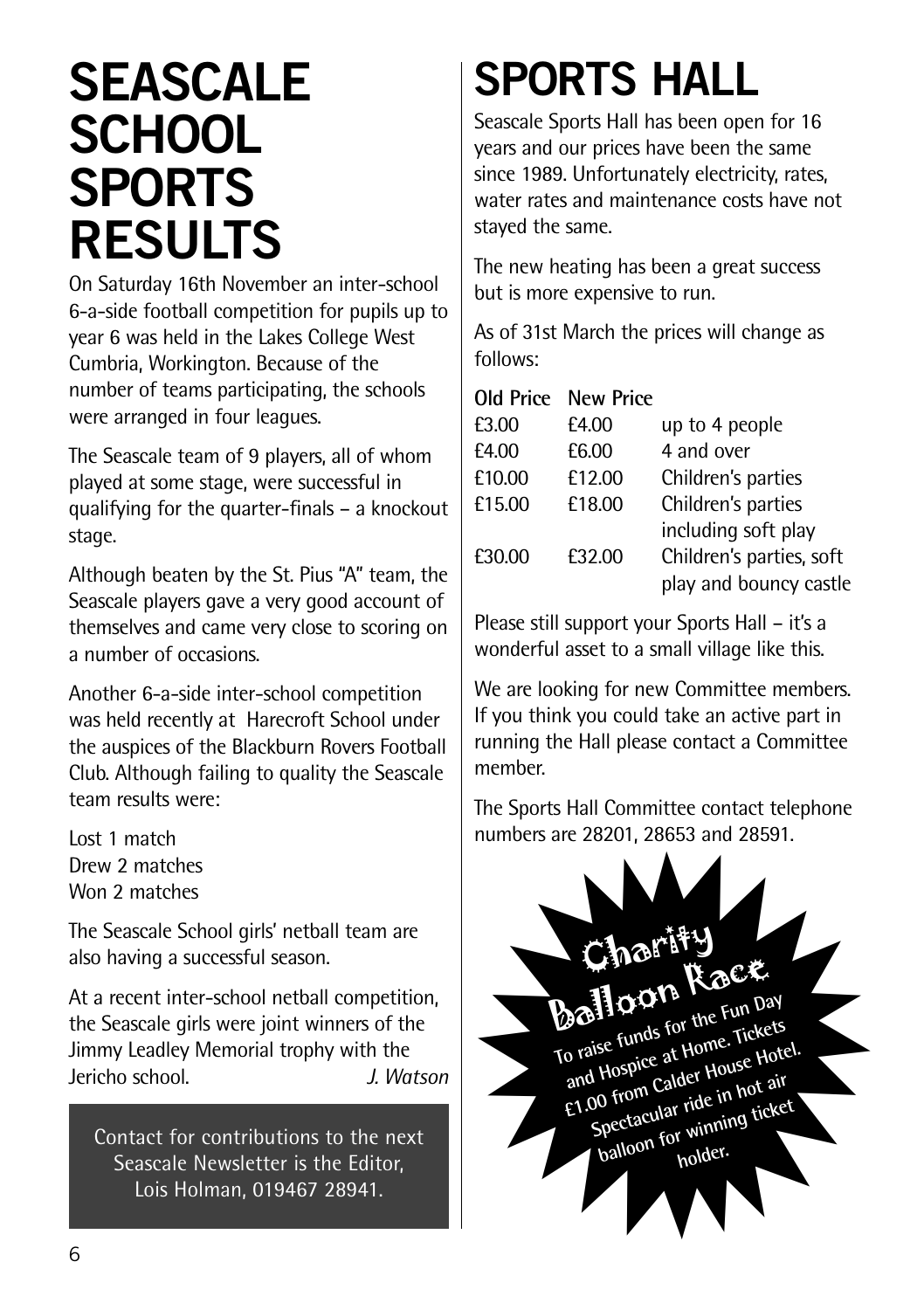## Seascale Village Fun Day!

### **SATURDAY 12TH JULY 2003 12.00PM TO 4.30PM**

#### **Following the success of last year's Golden Jubilee Fun Day, Calder House Hotel will once more host the event and bring the community together.**

With the main theme of last year's Fun Day being the Jubilee, funding was more readily available and people were made more aware of the event as it was part of the whole celebration. This year's event has been started from scratch by a newly-formed group of volunteers who are working hard to ensure the day's success. To date we are at the 'applying for funding' stage and have held several smaller fundraising events in the last six months or so – a children's disco at Calder House, regular Car Boot and Table Top sales and raffles at other events. We are always grateful for more support and even if you cannot help through the year but would 'mind a stall' on the day, even for an hour or two, please contact us on the number below. As it stands at the moment we are hoping to have a children's magician, the Jazz Band, a popular musical duo that will run a karaoke event, together with several games, rides and stalls. As ever we shall support the Hospice at Home and they will have their usual stalls on the day. It will be a chance to meet your First Responders team, who will be giving demonstrations and will be our first-aiders for the day. Even if you don't have the time to spare to help out, please come along on the day and bring friends and family and help make it a day to remember. We would like to make this an annual event if possible, depending on support. May we thank you in advance for putting the date in your diary! We hope you have a great day!

**Telephone Steve Ainley on 28538 at Calder House Hotel, The Banks, Seascale.**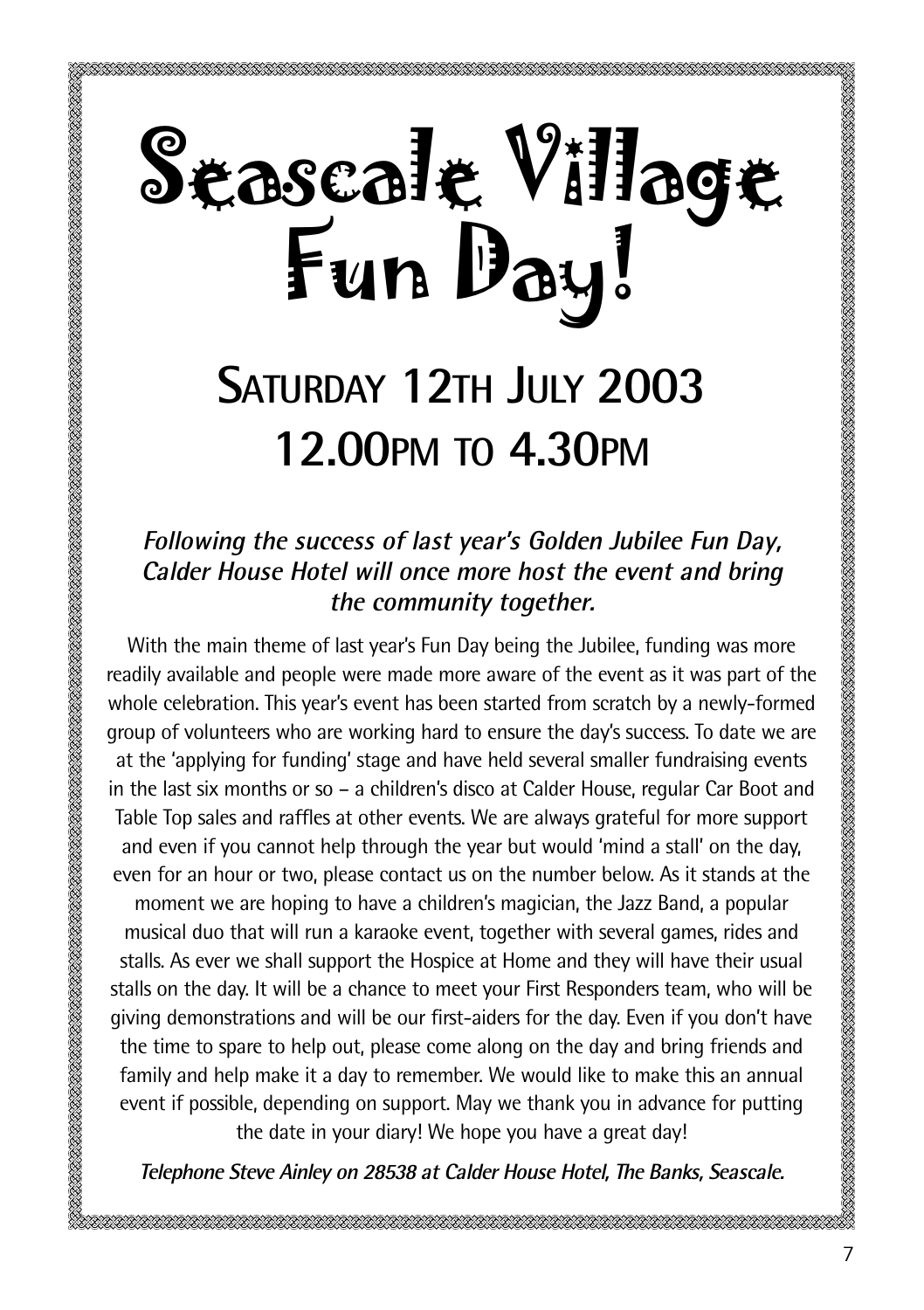### **SEASCALE PRIMARY SCHOOL YOUTH COUNCIL**

Seascale School Youth Council will be busy and active in the Village again. They will be involved with the 'Beach Beat' survey. The National Aquatic Litter Group develops the survey. The aim of the survey is to report on and improve the visual quality of beaches across England and Wales. **This is a visual** G Cards **survey only, so does not involve collecting litter.**

Groups of volunteers aged 8 upwards can go out and survey beaches, which presents a great opportunity for local school pupils to get involved.

The Surveys are planned to start this April at four sites: S 21003/28403

- Parton
- Whitehaven
- St. Bees
- **Seascale**

The South of the Borough, Ravenglass-Haverigg, are being covered in a similar survey.

The survey is carried out over a standard sampling unit on the beach consisting of a 100 metre wide transect of the beach along the highest water strandline and the area between this line and the current high water strandline (up to a maximum width of 50 metres). Basically it is a box marked out on the beach.

The litter observed is recorded on a checklist, and

the whole survey will be completed within an hour.

 official bathing season. The frequency of sampling will be every two weeks from April to September, during the

### **Blue Peter Bring and Buy Sale**

We will be organising a Blue Peter Bring and Buy Sale. Look out for further details around the village.

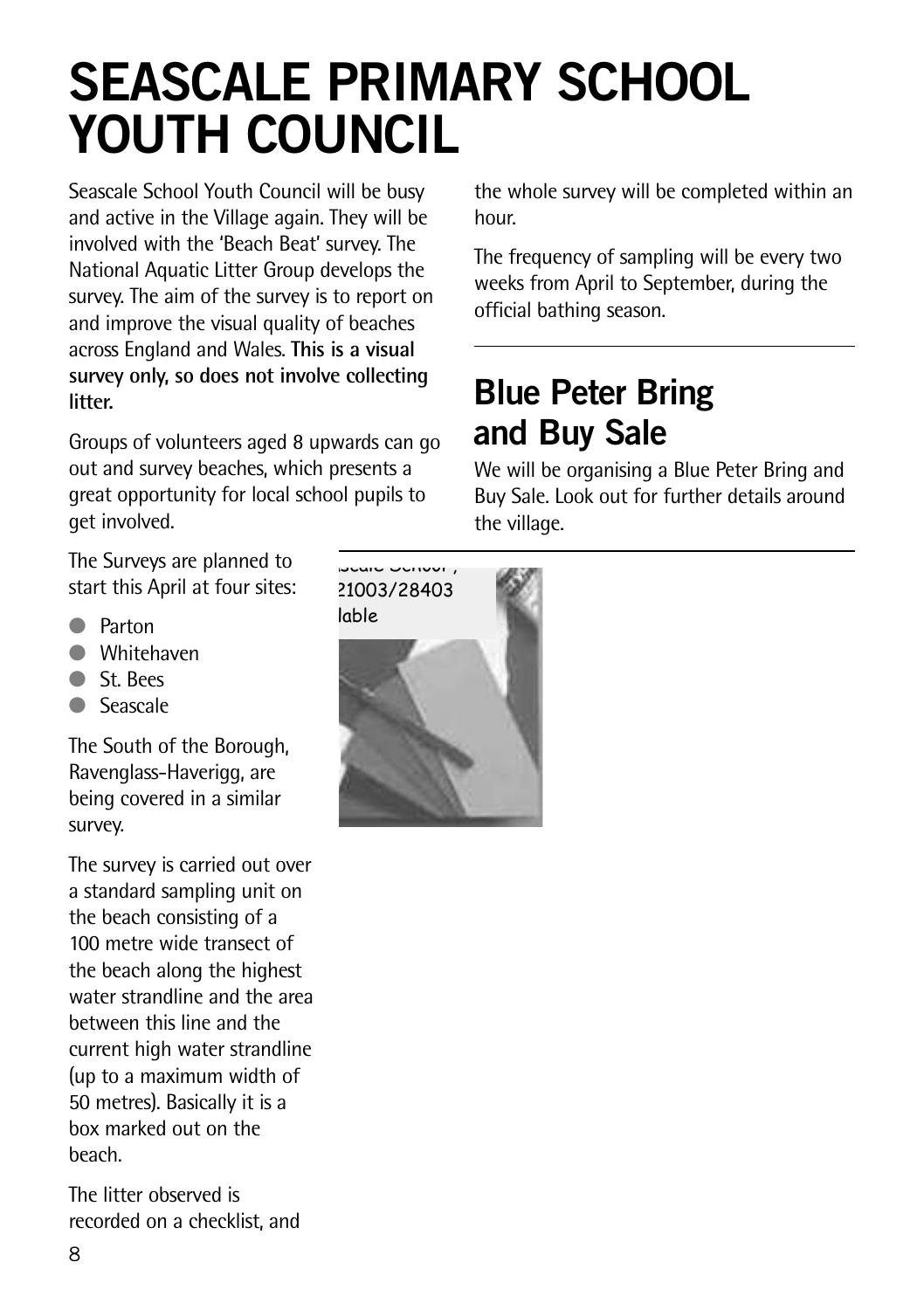## **Seascale Rural Safety Group**

**The Rural Safety Group is a new project which hopefully, if successful, will be adopted by many areas throughout the country. Seascale is one of the areas chosen because of the active community spirit present and is therefore in the forefront of this launch. The basic idea will be to develop our village by tackling local nuisance problems, thereby increasing the quality of life and reducing the fear of crime.**

One of the ways we will deal with this is to place "mailboxes" in strategic areas, where people can anonymously post their written complaints. The Rural Safety Team (of which there are ten members) will meet on a regular basis to analyse the contents of these boxes and prioritise the main ones. It will then be decided by the group how to go about solving and eliminating the problems which could possibly mean enlisting the help and knowledge of stakeholders such as Police, Parish Council or other professional organisations.

The "mailboxes" will be placed in the library, chemist and hopefully in a South Parade site, and should be in place by the end of March 2003. Attached to the side of the box will be copies of incident report sheets which people can take to use as a guide to reporting a complaint.

What happens to the information you record on the report sheet? Each of the incidents on which data is collected will be plotted on a map of the parish to identify specific areas where incidents occur. Efforts

can then be be made to identify solutions to the **underlying causes** of problems. A report will be placed in each Seascale Newsletter to enable the residents of the village to be fully conversant with the scheme.

There are a variety of starting points and the following list is by no means exhaustive, but issues for consideration might include:

- **Road Safety**
- Anti Social Behaviour
- Graffiti
- Vandalism
- Litter and Fly Tipping
- **Rural Crime**

Plotting incidents over a period of time on a plan of Seascale may reveal a cluster of incidents in one area. Questioning why this is happening could form the basis for remedial action. The Rural Safety group would welcome any suggestion from any villager, both young and old, for this scheme to be a success.

If you would like any further information please don't hesitate to contact me on 019467 29023 or e-mail victoria@borrino.co.uk

*Vicky Borrino*

### **ADVERTISE?**

Would you like to advertise your wares or services in future Seascale Newsletters? We can accept advertisements from a small panel to a full page display. Contact Lois Holman on 019467 28941 for details of rates and formats.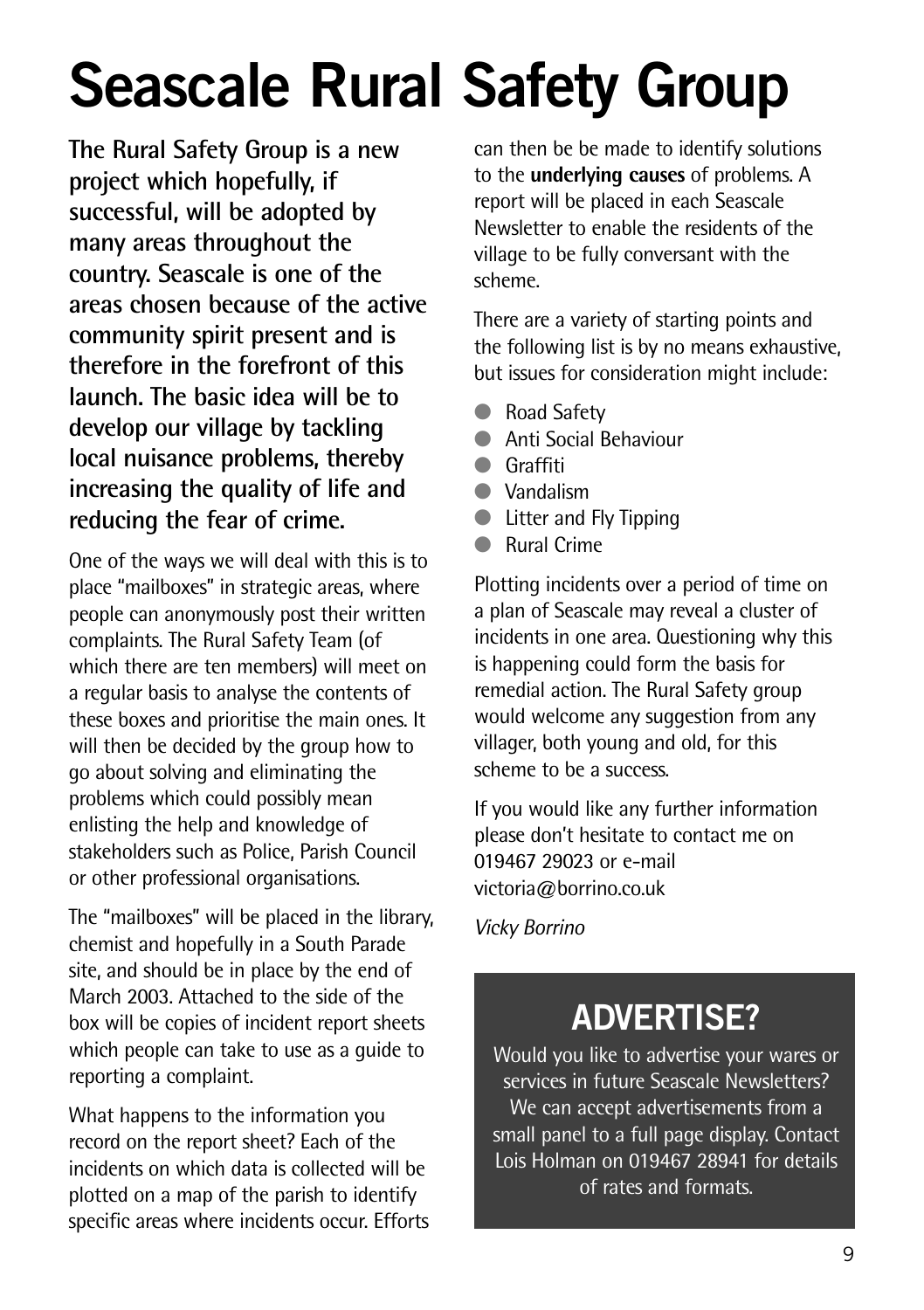## *FARMING CRACK* **BOVINE T.B. THREAT TO CUMBRIA**

**Cumbrian farmers are now threatened with another possible disaster. Before the dust has had time to settle from the recent foot and mouth outbreak, bovine T.B. has appeared in this county. In the old days T.B. in cattle used to be fairly widespread, but in recent years it has practically been eradicated in this country.**

Recently there has been a flare up in several parts of the country, mainly in the southern counties, Wales and Ireland. Farmers who restocked after their stock was slaughtered during the foot and mouth crisis, bought replacements from all over the country and some inadvertently brought back animals that had T.B. Many of these farmers wanted stock tested before they were brought into a clear area but DEFRA claimed not to have the resources to do it. To date around 200 animals have given a positive skin test causing about 70 farms to be placed under restriction, even though only four of the slaughtered animals had actual lesions. Badgers have been suspected of spreading the disease; foxes, deer and rats may also be implicated. There has been a lot of

controversy in some areas where badgers have been culled, although some were found to have it. A local vet carried out post mortems on badgers found dead by the road side in this area, including some found dead on the Seascale-Gosforth road. These were found to be clear of TR, which is indeed good news. The saying amongst farmers is that if you have badgers that are clear on your land, treat them with respect and look after them as they will stop any others moving into their territory that may be carrying the disease. Badgers can be a nuisance on farmland; they can root up large areas looking for roots and grubs, their main diet. The resulting holes have caused cattle to break their legs and tractors to overturn as well as cause damage to growing crops.

#### **MUNCASTER OWL CENTRE COMES TO THE RESCUE** kkkkkkkkkkkkkkkkkkkkkkkkkkkkkk

Whenever anything happens to wildlife, farmers are usually the first to get blamed, whereas they do a considerable amount to help preserve wildlife and their habitats. The other week we found a tawny owl cowering in the corner of the cow shed. It was covered in slurry and near to death. After a phone call I took it to the owl centre at Muncaster where amongst other things they have a

hospital especially for owls and other birds. We received a call this week to say our owl had made a full recovery and would be shortly released into the wild. The owl is a beautiful bird and they are fairly scarce in this area. I assume this one had dropped on a mouse and accidentally got covered in slurry. It is interesting to know that injured birds can be treated at Muncaster.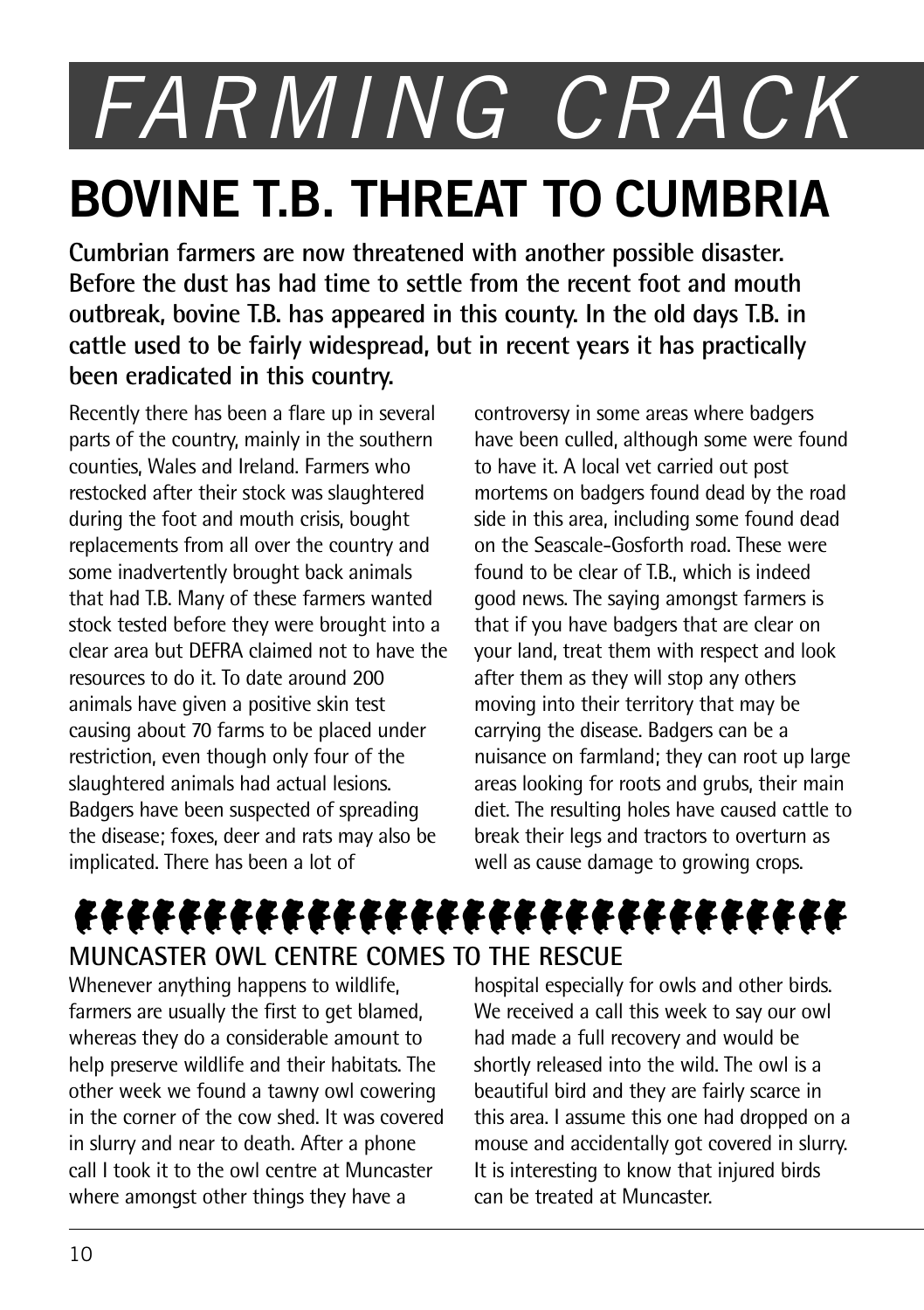

#### **AS IT USED TO BE**

Also in the last newsletter the picture on the back showed some beach huts on the banking near the cinder track. In the old days there used to be over 60 of these stretching from the boat pound towards Sellafield. People used to store their beach gear, cooking utensils and much more in them. They would come at weekends, holidays and any days off they could get, to spend their time enjoying the beach. Some were removed and the rest of them, one by one, over the years were destroyed by the wind, the sea or vandals. You can still see the foundations where most of them stood. I do not think they would have remained undamaged long if they had been put there now. Planning would also be a problem now.

#### **POST MORTEM**

In the last newsletter, the story about the two mysterious posts on the beach created some interest. Several people have said they were off the old jetty. The location of the posts was halfway between the jetty and the rock pool in front of the boat club so this ruled out that theory.

Harry Twentyman reasoned that when the new sewer pipe was being pulled out into a trench on the beach it went over a sharp angle and became holed so they had to build a platform so they could lift the pipe back out to weld. These posts were roughly in that area. You may have noticed that the sea has now buried them in sand again.

*Ken Mawson*